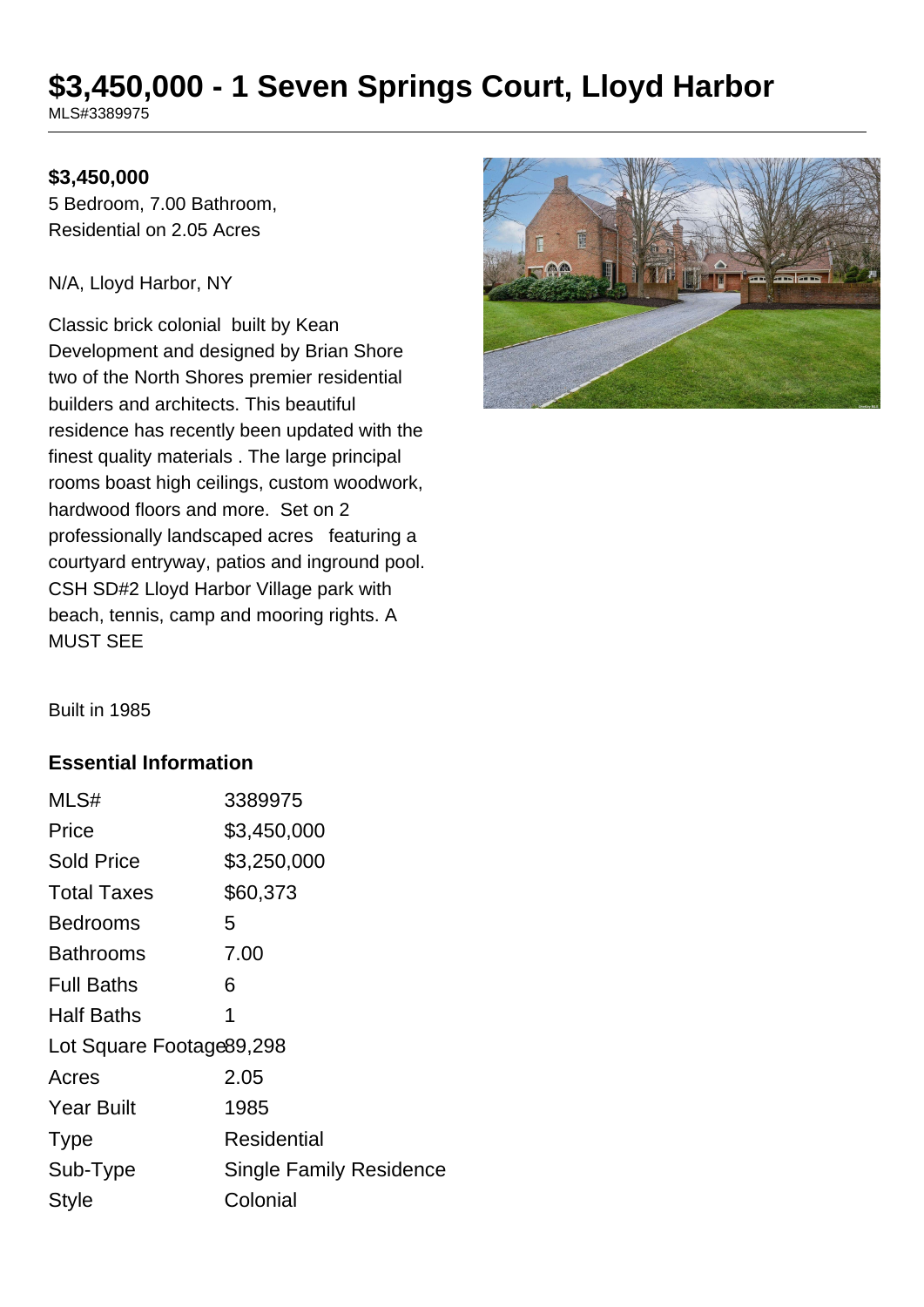#### Status Closed

# **Community Information**

| Address      | 1 Seven Springs Court |
|--------------|-----------------------|
| Subdivision  | N/A                   |
| City         | Lloyd Harbor          |
| County       | Suffolk               |
| <b>State</b> | NY                    |
| Zip Code     | 11743                 |
|              |                       |

## **Amenities**

| Parking      | Private, 3 Car Attached, Attached |
|--------------|-----------------------------------|
| # of Garages | 3                                 |
| Garages      | Private, 3 Car Attached, Attached |
| Has Pool     | Yes                               |
| Pool         | Inground Pool                     |

## **Interior**

| <b>Interior</b>          | Hardwood                                                                                                                                                                 |
|--------------------------|--------------------------------------------------------------------------------------------------------------------------------------------------------------------------|
| <b>Interior Features</b> | Cathedral Ceiling(s), Den/Family Room, Eat-in Kitchen, Entrance Foyer,<br>Formal Dining Room, Marble Countertops, Master Bath, Pantry, Powder<br>Room, Walk-In Closet(s) |
| Heating                  | Oil, Forced Air                                                                                                                                                          |
| Cooling                  | <b>Central Air</b>                                                                                                                                                       |
| Fireplace                | Yes                                                                                                                                                                      |
| # of Fireplaces          | 2                                                                                                                                                                        |
| Has Basement             | Yes                                                                                                                                                                      |
| <b>Basement</b>          | Full                                                                                                                                                                     |

## **Exterior**

| Exterior     | <b>Brick</b>                            |
|--------------|-----------------------------------------|
|              | Exterior Features Sprinkler Lawn System |
| Construction | <b>Brick</b>                            |

## **School Information**

| <b>District</b> | <b>Cold Spring Harbor</b>                     |
|-----------------|-----------------------------------------------|
| Elementary      | Goosehill Primary Center, Lloyd Harbor School |
| Middle          | Cold Spring Harbor High School                |
| High            | <b>Cold Spring Harbor High School</b>         |